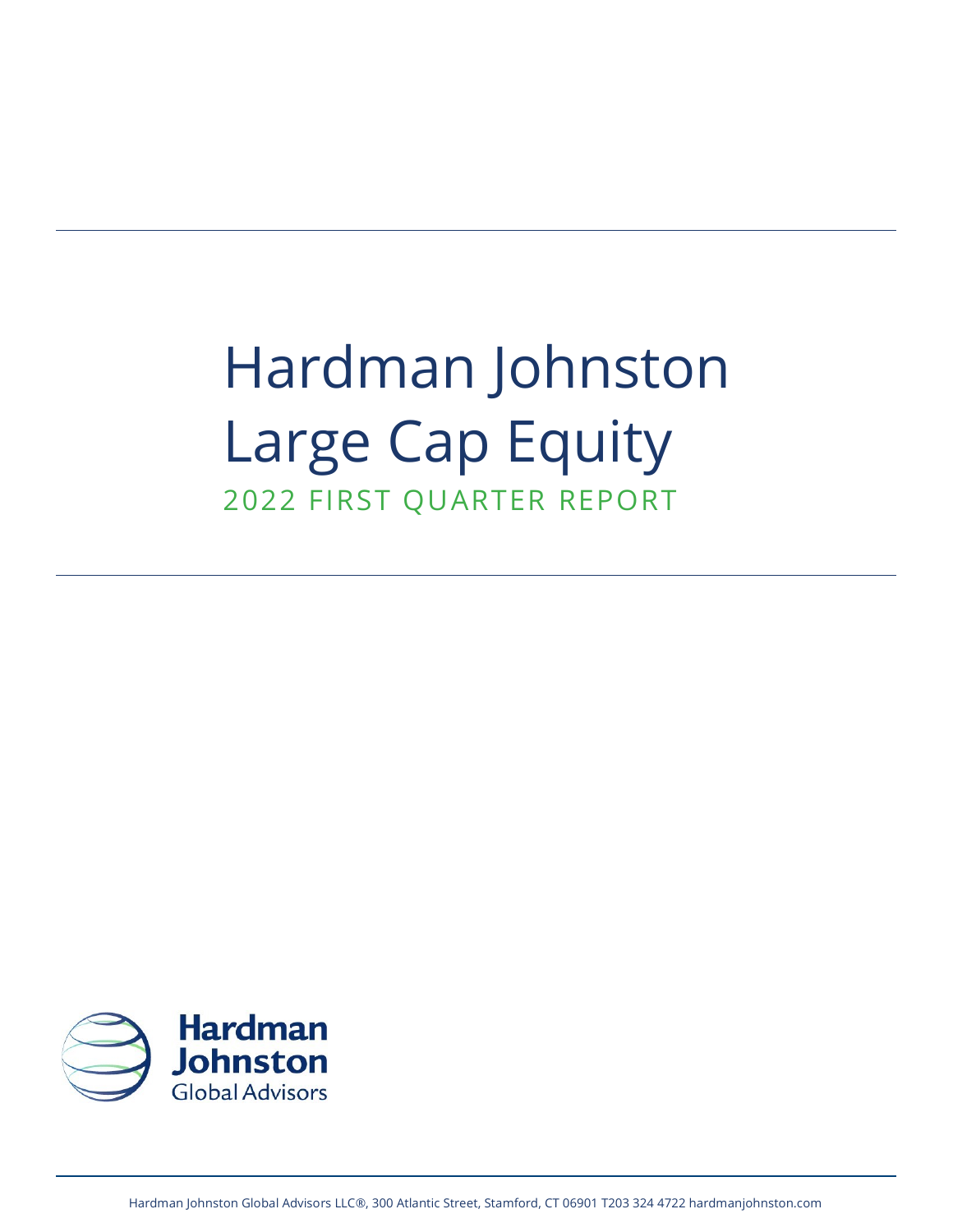

| <b>COMPOSITE PERFORMANCE (%) (period ending March 31, 2022)</b> |                |        |         |         |                 |                  |  |
|-----------------------------------------------------------------|----------------|--------|---------|---------|-----------------|------------------|--|
|                                                                 | <b>1st QTR</b> | 1 Year | 3 Years | 5 Years | <b>10 Years</b> | <b>Inception</b> |  |
| Large Cap Equity (gross of fees)                                | $-6.02$        | 10.92  | 16.24   | 14.14   | 13.37           | 11.68            |  |
| Large Cap Equity (net of fees)                                  | $-6.16$        | 10.31  | 15.62   | 13.51   | 12.73           | 11.16            |  |
| S&P 500 Total Return Index                                      | $-4.60$        | 15.65  | 18.91   | 15.98   | 14.60           | 10.48            |  |

Performance is preliminary through March 31, 2022. Periods greater than one year are annualized. **Past performance does not guarantee future results.** Net performance reflects the deduction of advisory fees and reinvestment of income (if applicable). Composite inception date: December 31, 1989.

# KEY TAKEAWAYS

- Russia's invasion of Ukraine impedes the recovery from the COVID-19 pandemic
- Higher energy and commodity prices and lockdowns in China all disrupt global supply chains, hampering global economic growth and creating challenges for central banks who are already dealing with high inflation
- We remain constructive on our holdings given positive forces in the economy, including a strong US labor market, increased travel, and investments in re-aligning supply chains

## MARKET REVIEW AND OUTLOOK

Allow us to state the obvious: Russia's invasion of Ukraine has complicated an already tricky recovery from the COVID-19 pandemic. Another humanitarian tragedy is upon us, as are its economic effects.

These effects include sharply higher oil prices and natural gas prices. We will all pay more for transportation fuels, electrical power generation, and plastics. Much of Europe is worried about being able to heat their homes. Fertilizer prices have skyrocketed. This comes at a particularly bad time since both Ukraine and southern Russia are important grain producers. It is easy to predict that they will both have smaller harvests this year. Global supply chains, already in a tenuous recovery, are further disrupted by the conflict, and, just as ports were starting to free up, China's Zero COVID policies are certain to disrupt goods shipments in and out of that country.

None of this is good news for global economic growth, and yet central banks are contending with high inflation because of all the factors mentioned above. The traditional playbook says raise interest rates to quell inflation, but that might trigger a global recession, and indeed, some regions may already be in a recession. Higher interest rates will dampen housing markets as mortgage rates rise and may slow business investment. Higher fuel costs act much as taxes do, reducing discretionary consumption at a time when spending was forecasted to pick up. There is a lot more to worry about, so we will fasten our seatbelts and pray that we have good policy responses.

We will pay very close attention to what our portfolio companies say during their earnings reports over the coming weeks. Have they moderated their investment plans? Are they able to fill customer orders, or do the bottlenecks persist? How are their customers reacting? Their responses and forecasts will help determine the short-term trajectory of stock prices.

We remain, of course, very constructive about the longer-term outlooks for the portfolio holdings, and think there are many positive forces at work in the greater economy. The US labor market is very strong, with more job openings than available workers. The travel and leisure sector is picking up steam and taking up some consumption slack. As mentioned earlier, supply chains are becoming unstuck, and some goods and raw materials are able to come to market in greater supply. This may help reduce inflation. The global re-alignment of supply chains is underway and will drive investment in regions that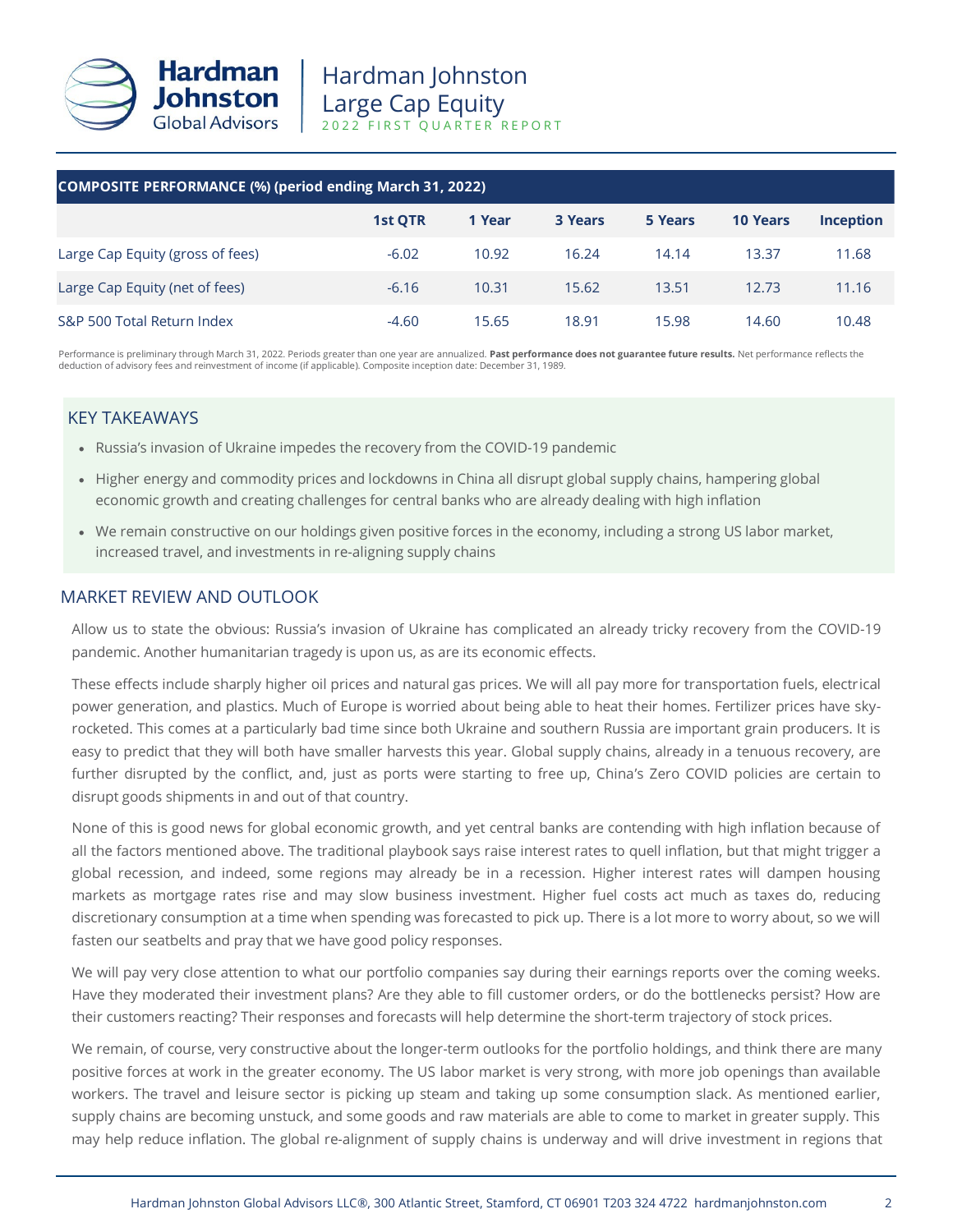

have struggled for the last few decades. To sum up, we are vigilant and engaged about the near-term but remain very excited about the long-term.

## PERFORMANCE ATTRIBUTION

|                     | Average Weight |         |                | <b>Total Return</b> |         | Contribution to |         |                 |      |      |      |
|---------------------|----------------|---------|----------------|---------------------|---------|-----------------|---------|-----------------|------|------|------|
|                     | Rep. Portfolio | S&P 500 | Rep. Portfolio | S&P 500             |         |                 |         | Relative Return |      |      |      |
| <b>By Sector</b>    |                |         |                |                     |         |                 |         |                 |      |      |      |
| Health Care         | 29.0           | 13.3    | $-1.6$         | $-2.6$              |         |                 |         |                 |      |      |      |
| Comm. Services      | 7.1            | 9.7     | $-7.2$         | $-11.9$             |         |                 |         |                 |      |      |      |
| Materials           | 5.4            | 2.6     | 4.4            | $-2.3$              |         |                 |         |                 |      |      |      |
| Real Estate         | 0.0            | 2.7     | 0.0            | $-6.2$              |         |                 |         |                 |      |      |      |
| Info. Technology    | 30.7           | 26.4    | $-8.4$         | $-9.0$              |         |                 |         |                 |      |      |      |
| Financials          | 8.9            | 13.2    | $-1.2$         | $-1.1$              |         |                 |         |                 |      |      |      |
| Cons. Discretionary | 3.1            | 12.0    | $-26.1$        | $-9.1$              |         |                 |         |                 |      |      |      |
| Consumer Staples    | 0.0            | 6.1     | $0.0\,$        | $-1.0$              |         |                 |         |                 |      |      |      |
| Utilities           | 0.0            | 2.6     | $0.0\,$        | 4.9                 |         |                 |         |                 |      |      |      |
| Energy              | 0.0            | 3.5     | 0.0            | 39.0                |         |                 |         |                 |      |      |      |
| Industrials         | 11.8           | 7.9     | $-14.0$        | $-2.2$              |         |                 |         |                 |      |      |      |
| Cash                | 4.0            | 0.0     | 0.1            | $0.0\,$             |         |                 |         |                 |      |      |      |
|                     |                |         |                |                     | $-2.0%$ | $-1.5%$         | $-1.0%$ | $-0.5%$         | 0.0% | 0.5% | 1.0% |

**Contribution from Selection** 

Contribution from Exposure

Preliminary data as of the quarter ending March 31, 2022. Source: FactSet, Hardman Johnston Global Advisors LLC®. **Past performance does not guarantee future results.** The data shown is of a representative portfolio for the Hardman Johnston Large Cap Equity strategy and is for informational purposes only. Exposure refers to the contribution of the active segment weights to the total relative return. Results are not indicative of future portfolio characteristics/returns. Actual results may vary for each client due to specific client guidelines and other factors. Portfolio holdings and/or allocations shown above are as of the date indicated and may not be representative of future investments. Future investments may or may not be profitable.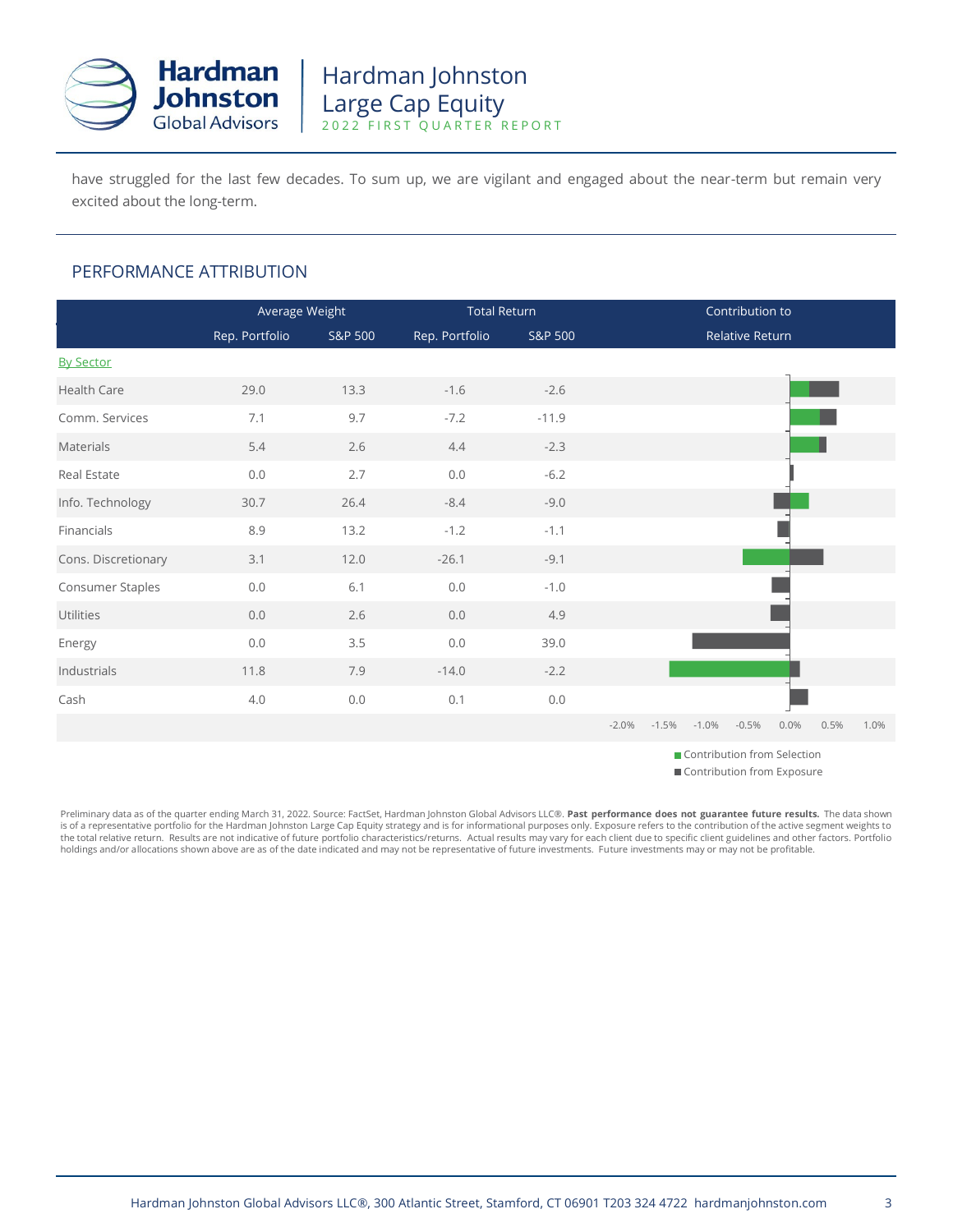

## PORTFOLIO COMMENTARY

The Large Cap Equity composite fell 6.2% in the first quarter, net of fees, compared to a fall of 4.6% in S&P 500. That one number does not reflect the double digit drop in the market at points in the quarter. A recovery in March helped minimize the losses brought on by the global turmoil.

Vertex, FMC and Howmet were all strong performers and helped cushion the downside. We expect continued innovation in pharmaceuticals from Vertex, and FMC's agricultural products are needed more than ever to help farmers get the most from their land. Howmet will likely benefit from a recovery in commercial aviation with their high-tech titanium components.

Vertiv, IQVIA, and Stanley Black & Decker were the largest drags on performance. Vertiv and Stanley Black & Decker fell prey to supply chain disruptions, and IQVIA, after seeing a surge in COVID related research business, may be entering into a brief period of slower growth.

We initiated a position in Corteva. Like FMC, they help farmers improve yields with seeds and crop protection products. Formerly part of Dupont, they are now 100% focused on agriculture.

### **PORTFOLIO EXPOSURE (period ending March 31, 2022)**



Data is preliminary. Portfolio holdings and/or allocations shown above are as of the date indicated and may not be representative of future investments. The data shown is of a representative portfolio for the Hardman Johnston Large Cap Equity strategy and is for informational purposes only and is not indicative of future portfolio characteristics/returns. Actual results may vary for each client due to specific client guidelines and other factors. The representative portfolio was chosen as most representative of the Large Cap Equity strategy. Future investments may or may not be profitable.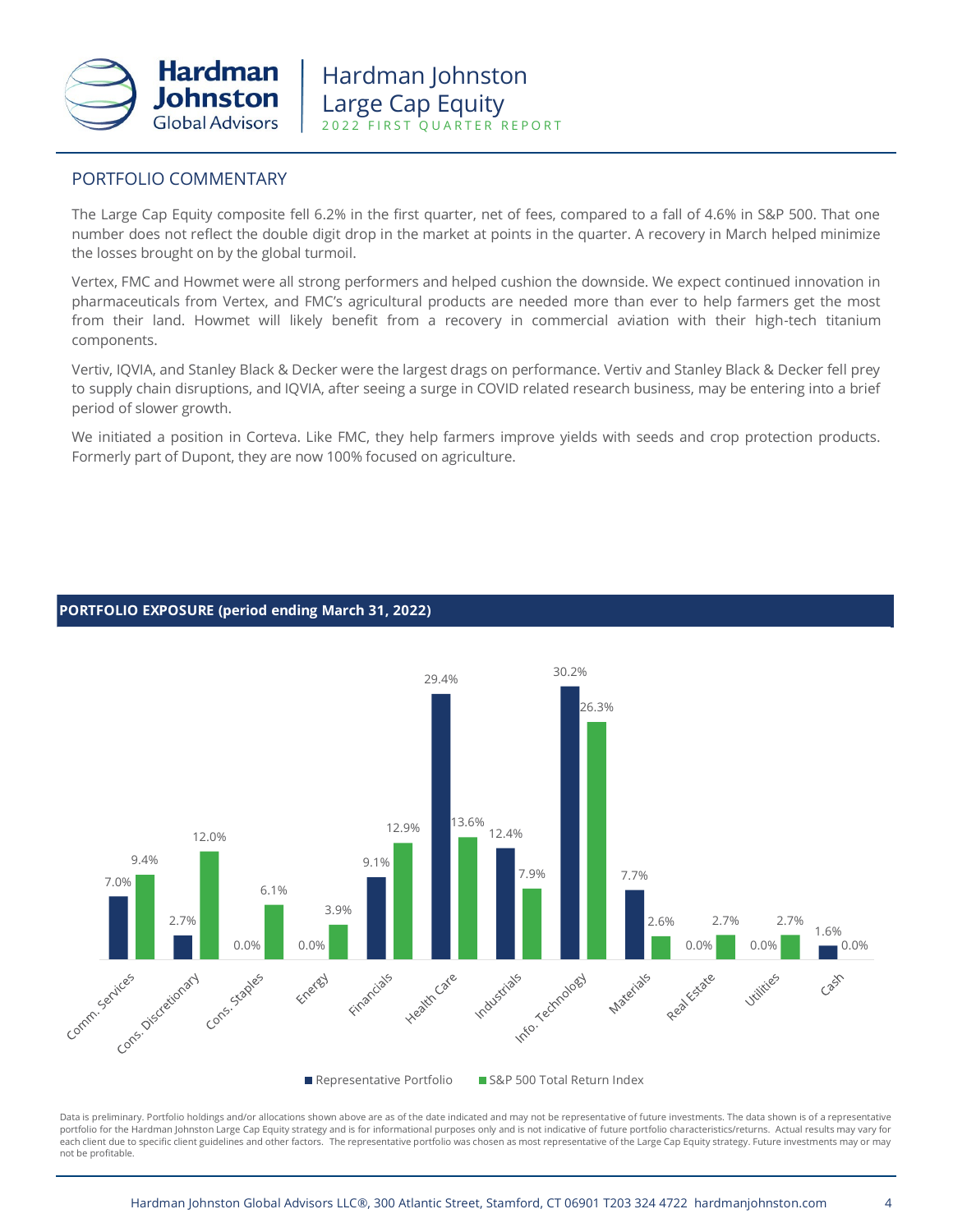

# Hardman Johnston Large Cap Equity 2022 FIRST QUARTER REPORT

| <b>CONTRIBUTORS &amp; DETRACTORS (period ending March 31, 2022)</b> | Average    | Total         |                             | Average    | Total                      |
|---------------------------------------------------------------------|------------|---------------|-----------------------------|------------|----------------------------|
| First Quarter                                                       | Weight (%) | $Effect*(% )$ | Last Twelve Months          | Weight (%) | Effect <sup>*</sup> $(\%)$ |
| Largest Contributors                                                |            |               | <b>Largest Contributors</b> |            |                            |
| Vertex Pharmaceuticals Inc.                                         | 3.59       | 0.69          | NVIDIA Corp.                | 4.34       | 2.31                       |
| FMC Corp.                                                           | 2.60       | 0.50          | Albemarle Corp.             | 3.08       | 1.20                       |
| Howmet Aerospace, Inc.                                              | 3.18       | 0.44          | Marsh & McLennan Cos. Inc.  | 3.75       | 0.82                       |
| <b>Largest Detractors</b>                                           |            |               | <b>Largest Detractors</b>   |            |                            |
| Vertiv Holdings Co.                                                 | 2.04       | $-1.04$       | Universal Display Corp.     | 2.17       | $-1.34$                    |
| IQVIA Holdings Inc.                                                 | 3.88       | $-0.56$       | Advanced Energy Industries  | 2.97       | $-1.28$                    |
| Stanley Black & Decker Inc.                                         | 2.25       | $-0.48$       | Stanley Black & Decker Inc. | 2.52       | $-1.26$                    |

**Past performance does not guarantee future results.** Securities reflect the period's three largest contributors and detractors of portfolio holdings to total effect. Total effect reflects a position's<br>total contribution t benchmark-only securities that may have contributed or detracted from relative results. A full list of securities held as of March 31, 2022, contribution to performance and the methodology to<br>calculate is available upon re future portfolio characteristics/returns. Actual results may vary for each client due to specific client guidelines and other factors. Portfolio holdings and/or allocations shown above are as of the date indicated and may not be representative of future investments. Future investments may or may not be profitable.

#### **PURCHASES - FIRST QUARTER LIQUIDATIONS - FIRST QUARTER**

#### Corteva Inc. None.

The holdings identified represent all new positions and liquidations in the Hardman Johnston Large Cap Equity strategy for the quarter-to-date period ending March 31, 2022. Portfolio holdings and/ or allocations shown above are as of the date indicated and may not be representative of future investments. The holdings and/or allocations shown may not represent all of the portfolio's investments. Future investments may or may not be profitable.

#### **PORTFOLIO CHARACTERISTICS (period ending March 31, 2022)**

|                                                     | Representative Portfolio |                |         | S&P 500 Total Return Index |
|-----------------------------------------------------|--------------------------|----------------|---------|----------------------------|
|                                                     | Current                  | 5 Year Average | Current | 5 Year Average             |
| Capitalization                                      |                          |                |         |                            |
| Weighted Average Market Cap (\$B)                   | 442.9                    | 242.9          | 646.7   | 346.8                      |
| Median Market Cap (\$B)                             | 47.9                     | 53.7           | 31.9    | 24.9                       |
| <b>Growth Fundamentals</b>                          |                          |                |         |                            |
| EPS Growth: 3 to 5 year forecast $(\%)^1$           | 16.7                     | 14.0           | 14.1    | 11.6                       |
| EPS Growth: 5 year trailing $(\%)^1$                | 17.0                     | 14.7           | 19.4    | 17.0                       |
| <b>Value Fundamentals</b>                           |                          |                |         |                            |
| P/E Ratio: 12 Months - forward <sup>1</sup>         | 25.2                     | 24.3           | 24.2    | 21.9                       |
| P/E Ratio: 12 Months - trailing <sup>1</sup>        | 34.4                     | 32.7           | 29.9    | 27.9                       |
| PEG Ratio: forward <sup>1</sup>                     | 1.5                      | 1.7            | 1.7     | 1.9                        |
| Dividend Yield (%) <sup>2</sup>                     | 0.8                      | 1.2            | 1.3     | 1.8                        |
| Price/Book $3$                                      | 5.5                      | 4.7            | 4.3     | 3.5                        |
| <b>Quality Fundamentals</b>                         |                          |                |         |                            |
| Return on Equity: 5 Year $(\%)^1$                   | 21.9                     | 20.1           | 24.8    | 23.3                       |
| Return on Invested Capital: 5 Year (%) <sup>1</sup> | 15.3                     | 14.0           | 15.2    | 14.0                       |
| Other                                               |                          |                |         |                            |
| Number of Positions                                 | 53                       | 51             | 505     | 506                        |
| Beta: 3 year portfolio <sup>4</sup>                 | 1.0                      | 0.9            | 1.0     | 1.0                        |

<sup>1</sup>Interquartile weighted mean, <sup>2</sup>Weighted mean, <sup>3</sup>Weighted harmonic mean, <sup>4</sup>MPT beta (daily). Past performance does not guarantee future results. Source: FactSet, Hardman Johnston Global Advisors LLC®. The data shown is of a representative portfolio for the Hardman Johnston Large Cap Equity strategy and is for informational purposes only and is not indicative of<br>future portfolio characteristics/retu representative of the Large Cap Equity strategy. Portfolio holdings and/or allocations shown above are as of the date indicated and may not be representative of future investments. Future investments may or may not be profitable. In the event the portfolio holds multiple share classes of a company, the total number of positions reflects the multiple share classes as a single position.